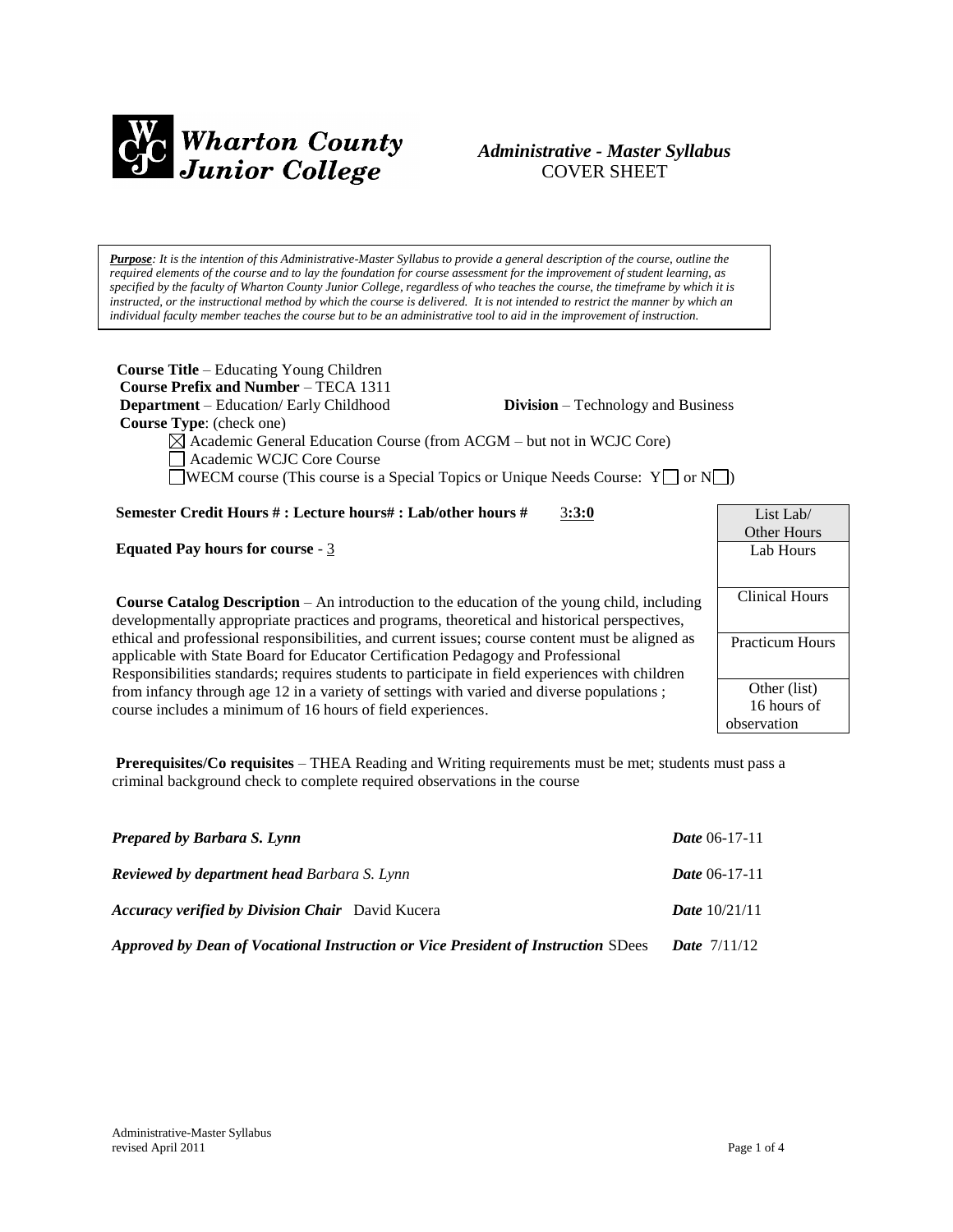

**I. Topical Outline** – Each offering of this course must include the following topics (be sure to include information regarding lab, practicum, clinical or other non-lecture instruction):

1. Discuss contributions of key historical and contemporary theorists to the field of early childhood education.

- Discuss contributions of historical theorists to the field of early childhood education,
- Discuss contemporary theorists and their contributions to the field of early childhood education.
- 2. Describe the features of a developmentally appropriate program for young children.
- Define the term "developmentally appropriate practice"
- Discuss how knowledge of child growth and development impacts developmentally appropriate practices.
- Describe developmentally appropriate practices as they apply to infants/toddlers, preschoolers, school-age children (through grade 6), and children with special needs.
- Explain how developmentally appropriate programs are impacted by difference in family structures and social and cultural backgrounds.
- Explain how play is the foundation for children's learning
- Compare a developmentally appropriate classroom with that is not developmentally appropriate in relation to room arrangement, materials, and equipment.
- 3. Define Development and each of the basic developmental areas (physical, cognitive-language, social emotional).
- 4. Describe types of early childhood, elementary, and intermediate programs.
- Identify types and characteristics of different programs for children (ages birth-grade 6)
- Contrast early childhood programs in terms of philosophy and outcomes
- 5. Analyze current and future trends in the field of early childhood, elementary, and intermediate education.
- Identify current legislation in the field of early childhood/special needs.
- Identify early childhood research findings and report on them.
- Discuss public policy, how it is developed, and its impact on children and families.
- Describe inclusion and its implications for the early childhood classroom.
- Explain the importance of early intervention programs.

6. Demonstrate an understanding of the characteristics and developmental stages of an early childhood professional.

- List characteristics of an early childhood professional.
- Discuss career opportunities for the early childhood professional
- List educational and experience requirements for early childhood positions.
- Describe the profession's code of ethical conduct and its application in everyday practice.
- Discuss the role of early childhood professional organizations in the development of an early childhood professional.
- Describe the purpose of and opportunities for professional growth and development.
- Identify skills needed to locate and obtain employment.
- Describe advocacy as it relates to an early childhood professional.

7. Participate in a minimum of 16 hours of observation in programs for children ages birth-12 years, then summarize and analyze the classrooms according to principles of developmentally appropriate practices.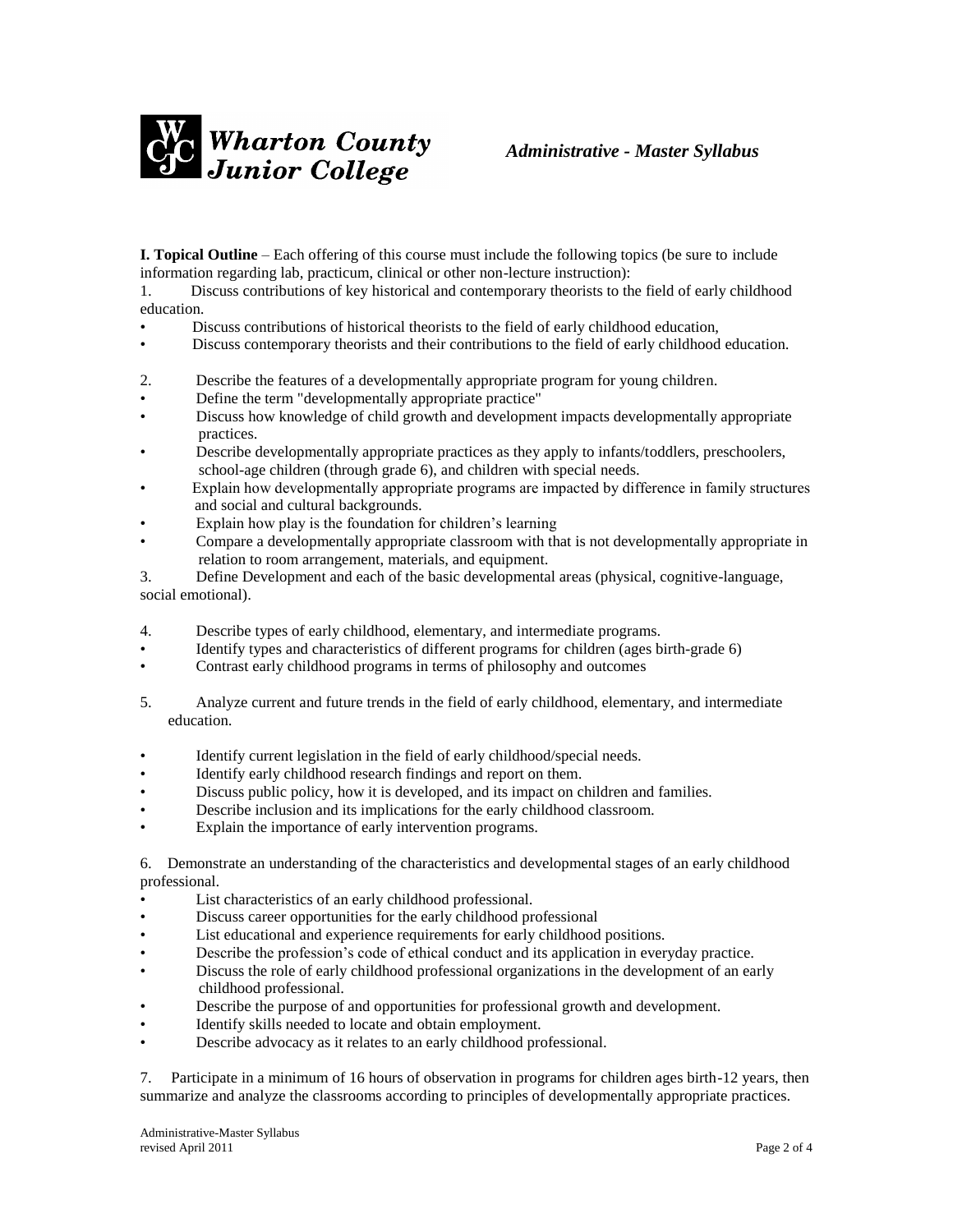## **II. Course Learning Outcomes**

| <b>Course Learning Outcome</b>                                                                                                                                                                                                                                                                                                                                                                                                          | <b>Method of Assessment</b>                                                                                                                                                                                                                                                                                                 |
|-----------------------------------------------------------------------------------------------------------------------------------------------------------------------------------------------------------------------------------------------------------------------------------------------------------------------------------------------------------------------------------------------------------------------------------------|-----------------------------------------------------------------------------------------------------------------------------------------------------------------------------------------------------------------------------------------------------------------------------------------------------------------------------|
| 1. Students will observe in a variety of programs for<br>children ages infancy through grade 6 and analyze<br>classroom environments and teacher-child interactions<br>according to principles of developmentally appropriate<br>practices (as defined by the National Association for<br>the Education of Young Children-NAEYC). Students<br>will apply theoretical principles in Early Childhood<br>Education to classroom practices. | 1. Students will submit written observations and<br>analyses of infant, toddler, Pre-K or Head Start,<br>Kindergarten, elementary, and sixth grade classrooms<br>graded by a rubric (minimum score of 70 demonstrates<br>mastery).                                                                                          |
| 2. Students will identify and practice professional<br>standards of conduct and ethical practices for programs<br>for children ages birth-grade 6.                                                                                                                                                                                                                                                                                      | 2. Students will evaluate their own level of professional<br>conduct in a self-evaluation checklist prepared by the<br>department.                                                                                                                                                                                          |
| 3. Students will articulate their philosophy of<br>educating young children.                                                                                                                                                                                                                                                                                                                                                            | 3. Students will compose a philosophy paper graded by<br>a rubric (minimum score of 70 demonstrating mastery).                                                                                                                                                                                                              |
| 4. Students will identify historical influences in Early<br>Childhood, Elementary, and Intermediate Education,<br>basic theoretical principles of child development, and<br>examples of developmentally appropriate practices in<br>programs for children ages birth-grade 6.<br>5. Students will discuss contemporary and future<br>trends facing educators in programs for children ages                                              | 4.5. Students will pass a midterm exam and<br>comprehensive departmental exam measuring the<br>learning objectives stated in the topical outline for the<br>course (minimum score of 70 demonstrates mastery).<br>The midterm exam must include at least one essay<br>question to assess higher levels of Bloom's Taxonomy. |
| birth-grade 6.                                                                                                                                                                                                                                                                                                                                                                                                                          |                                                                                                                                                                                                                                                                                                                             |

## **III. Required Text(s), Optional Text(s) and/or Materials to be Supplied by Student.**

Most recent edition of

Morrison G.S. (2012). *Early childhood education today (12th ed.).* Upper Saddle River, NJ: Pearson. ISBN 97801326651000

## AND

Bredecamp & Copple (2009). Developmentally appropriate practices in programs serving children (3rd ed.) Washington, DC: NAEYC. ISBN 13: 9781928896647

## **IV. Suggested Course Maximum** - 30

**V. List any specific spatial or physical requirements beyond a typical classroom required to teach the course**.

none